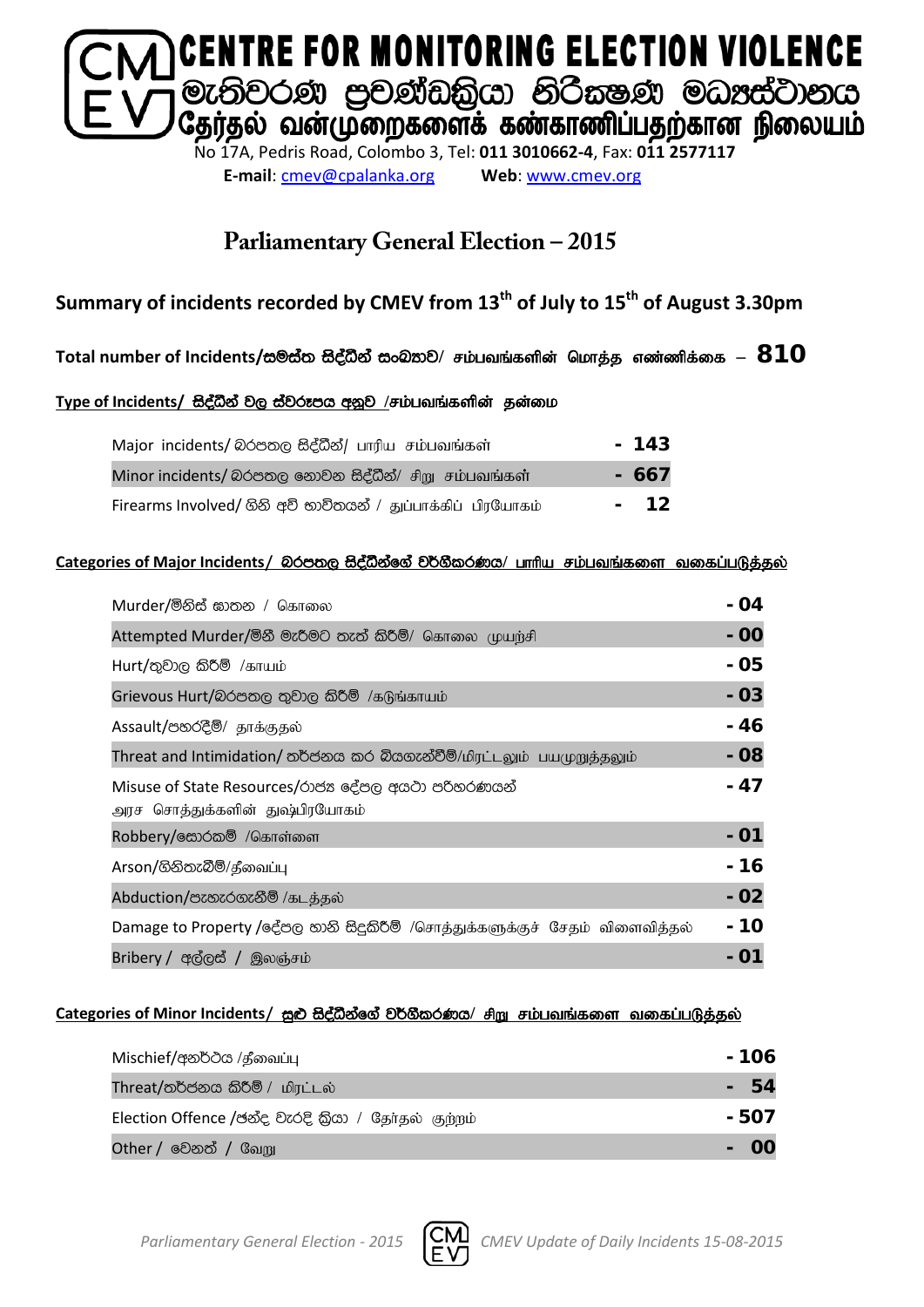**Provinces** in which a major number of incidents were reported / වැඩිම බරපතල සිද්ධීන් සංඛතාවක් වාර්තා වූ පළාත් <u>/ அதிகமாக பாரிய சம்பவங்கள் இடம்பெற்றதாக அறிக்கையிடப்பட்ட மாகாணம்</u>

Western = 26, Northern = 24, Eastern = 24, North Central = 14

**Districts** in which a major number of incidents were reported / වැඩිම බරපතල සිද්ධීන් සංඛතාවක් වාර්තා වූ දිස්තිුක්ක <u>/ அதிகமாக பாரிய சம்பவங்கள் இடம்பெற்றதாக அறிக்கையிடப்பட்ட மாவட்டம்</u>

Jaffna = 15, Batticaloa = 13, Colombo = 12, Gampaha = 11

Electorates in which a major number of Incidents were reported / වැඩිම බරපතල සිද්ධීන් සංඛතාවක් වාර්තා වූ <mark>ூ: ல</mark>ிவ் கூறிமை / அதிகமாக பாரிய சம்பவங்கள் இடம்பெற்றதாக அறிக்கையிடப்பட்ட தேர்தல் தொகுதி

Batticaloa = 07, Mannar = 05, Jaffna = 05, Minuwangoda = 05

#### Major Incidents-Alleged Perpetrators by Party / බරපතල සිද්ධීන්ට චෝදනා ලැබූ පාර්ශව/ பாரிய சம்பவங்கள் <u>தொடர்பாக குற்றம் சாட்டப்பட்ட தரப்பு</u>

| Against UPFA/චි.ජ.නි.ස ට චිරෙහිව /ஐ.ம.சு.மு. க்கு எதிராக        | $-49$ |
|-----------------------------------------------------------------|-------|
| Against UNP/ චි.ජා.ප ට චිරෙහිව /ஐ.தே.கட்சிக்கு எதிராக           | - 38  |
| Against ITAK/ ஓ.ஐசு.ஐ O එරෙහිව/ இ.த.அ.கட்சிக்கு எதிராக          | - 08  |
| Against EPDP/ 0.8.8.8 ට එරෙහිව/ஈ.ம.ஜ.கட்சிக்கு எதிராக           | - 06  |
| Against AITC/ අ. இ. ஐ. இலை செல்லி அ. இ. த. கா. கட்சிக்கு எதிராக | - 01  |
| Against SLMC/ இ.ල.මු.කො ට එරෙහිව/ ஸ்ரீ.ல.மு.கா.கட்சிக்கு எதிராக | - 08  |
| Against PNG/ ඏ.ස.නො. ට එරෙහිව/க.கு. தரப்பிற்கு எதிராக           | - 32  |
| Against Police/ පොලිසියට චරෙහිව /பொலிஸிற்கு எதிராக              | - 01  |

Manjula Gajanayake National Co-ordinator / ජාතික සම්බන්ධීකාරක/ தேசிய இணைப்பாளர்

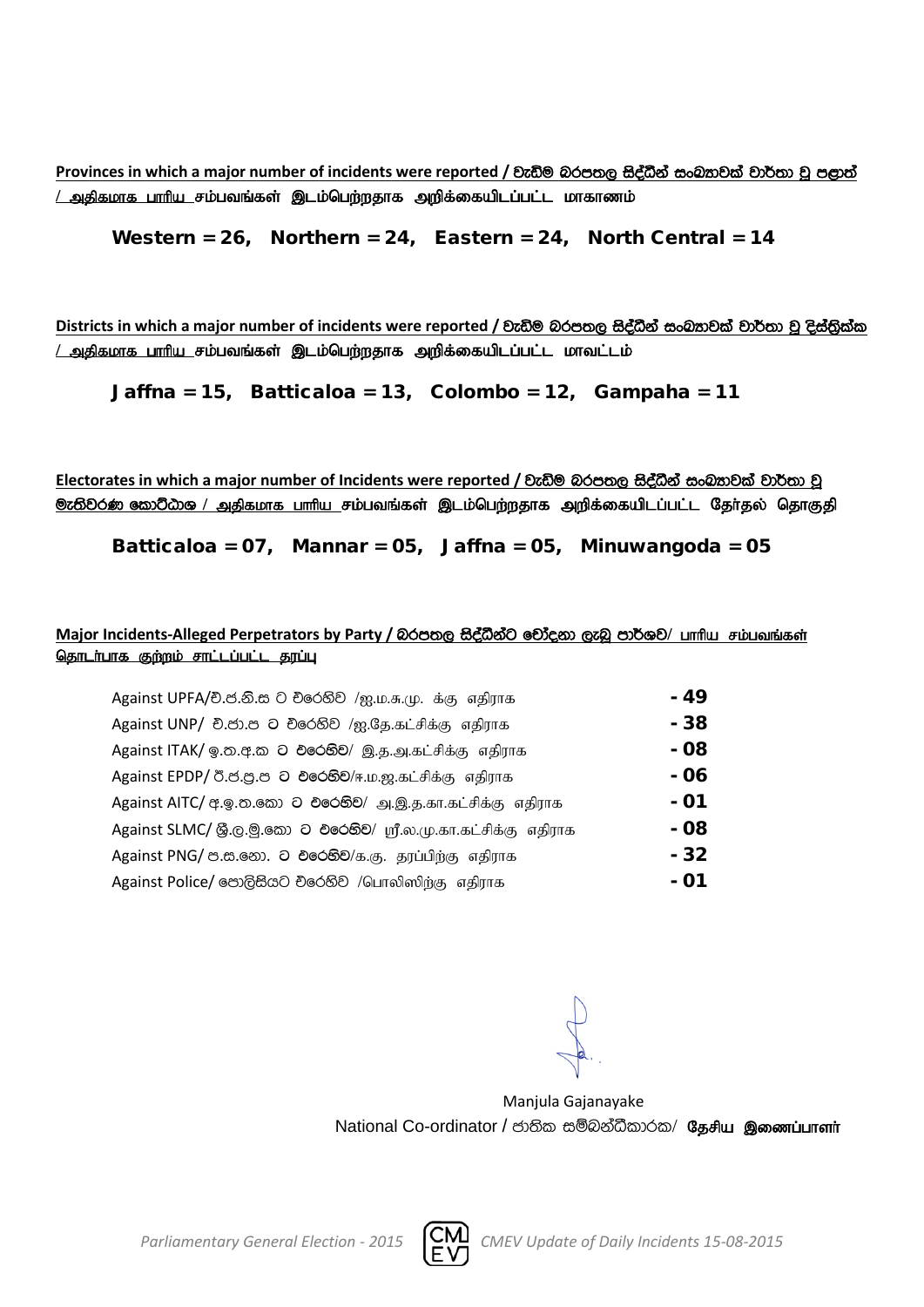# **Total Number of Incidents by Type (810)**



# **Major Incidents by Type (143)**